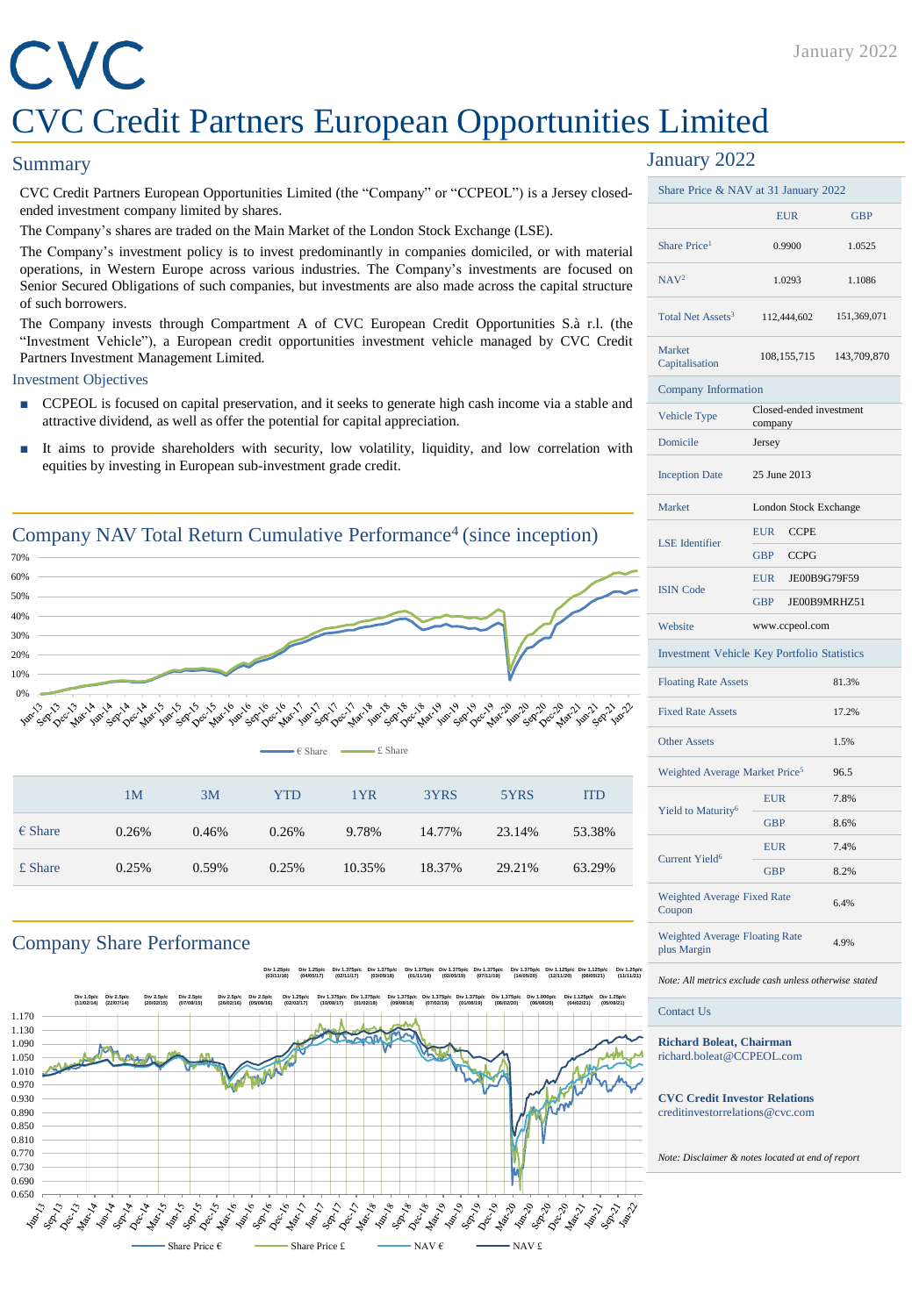# CVC CVC Credit Partners European Opportunities Limited

## Portfolio Manager



**Pieter Staelens** Managing Director *19 years experience* Pieter joined CVC Credit in 2018. Pieter joined from Janus Henderson Investors in London where he was involved in various High Yield strategies and a credit long/short strategy. Prior to this, Pieter was at James Caird Asset Management, CQS, Remus Partners and Bear Stearns. Pieter is a graduate of the Université Catholique de Louvain in Belgium. He also holds an MSc in Finance, Economics and Econometrics from the Cass Business School and an MBA from the University of Pennsylvania.

# Market and Portfolio Commentary

2022 started off with a volatile January. A number of the main Central Banks struck a hawkish tone during the month which put pressure on financial markets. However, we saw some recovery in the second half of the month. One of the main underperformers was the NASDAQ at -8.98% (-16.3% at the lows) as the pressure on rate-sensitive tech stocks mounted. The Euro Stoxx 600 was only down -3.81% (-6.82%) at the lows. One of the best performing asset classes in January was Brent Crude, up +17.3% for the month, and above \$90/barrel for the first time since 2014. a

#### **European Sub Investment Grade Highlights**

January saw €13.28bn total loan new issuances in Europe, up 15% vs. the €11.57bn issued in the same month last year. Based on announced transactions and the strong M&A momentum, 2022 is anticipated to be another busy year in terms of issuance volumes. The average new issue spread in January was E+431bps with 4.29% yield to maturity which compares with E+386bps and 4.08% same time last year. The HY market was quieter due to investors' concerns around inflation and central bank policy across the globe, we saw  $66.98$ bn of bond issuance during the month, which is 45% below the issuance levels January 2021.b

The Credit Suisse Western European Leveraged Loan Index return, hedged to Euro, was at +0.29% for the month. Defensives (+0.26%) just under cyclicals (+0.33%) in January. CCCs in January were up +0.28%, BBs +0.21%; Bs +0.31%. As at the end of January, the 3-year discount margin on the index was 412bps. The Credit Suisse Western European High Yield Index, hedged to Euro, was down -1.65% on the back of investors' concerns around inflation and central bank policy.<sup>c</sup>

#### **Portfolio Commentary**

January marked an eventful start of the year within the performing book. Trading volumes remained elevated during a volatile month across risk markets globally driven by central bank posturing, and amplified by increasing geopolitical risk. During the month, we exited ten individual positions within the performing book across names trading at tight levels. Additionally, we reduced exposure in seven positions, also trading at tight levels. Many of the positions that we reduced or exited were in fixed-rate high yield bonds, a subset of credit markets that ultimately realized significant underperformance relative to floating-rate instruments during the month. On the deployment side, the primary market still offers attractive income relative to secondary, and as such, we continue to parse through new issue opportunities diligently. In January, we added three new names to the performing book. One new name was assessed in conjunction with the broader CVC Credit team, serving as a testament to the benefit of scale and the strength of our platform. As of January close, performing credit (including cash) was 51.0% of the portfolio, trading at a weighted average price of 99.3 and a YTM of 4.6%, whilst delivering a 4.5% cash yield to the portfolio.

The credit opportunities book continues to be a great focus of the team amidst volatile markets. As recent volatility has driven outsized movement in trading levels, we constantly monitor the opportunity set in an effort to identify attractive potential investments for the book. We will utilize our proven investment approach in making deployment decisions in light of this volatility. During the month, we added two new names to the credit opportunities book. We entered into one of these new names as part of the deal review completed across the CVC Credit platform, which resulted in deployment across both performing and credit opportunities sleeves. To fund this deployment, we exited three positions during the month, all of which were sourced at cheaper levels and offered constrained convexity at current prices. The structured products sleeve was also active during the month, with reviews of several investment opportunities resulting in the addition of one new name to the book. We acquired a portion of attractively-priced BB-rated CLO paper in the primary market backing a manager that we have a close relationship with. We continue to like this part of the market as risk/reward looks interesting while limiting the duration risk. As of January close, credit opportunities was 49.0% of the portfolio, trading at a weighted average price of 92.8 and a YTM of 8.9%, whilst delivering a 7.8% cash yield to the portfolio.

Across the entire portfolio, as of January month end, the weighted average market price was 96.1, trading at a YTM of 8.2%, and delivering 7.8% cash yield (on a levered basis) versus a weighted average price of 93.6, YTM of 7.0% and cash yield of 6.6% as of December 2020. Floating rate instruments comprised 81.3% of the portfolio. Senior Secured 76.2%. The portfolio had a cash position of -0.3% (including leverage) with leverage at 1.3x assets.

With the new year underway, we are comfortably positioned against an unstable macroeconomic and geopolitical backdrop. The performing book remains well-positioned for current income, and the credit opportunities book continues to offer convexity. In light of market volatility, we will maintain strict diligence in our analysis of new investment opportunities, while managing existing risk with great focus.

#### **Commentary Sources:**

<sup>a</sup> Deutsche Bank

- $b$  LCD, an offering of S&P Global Market Intelligence February 2022
- <sup>c</sup>Credit Suisse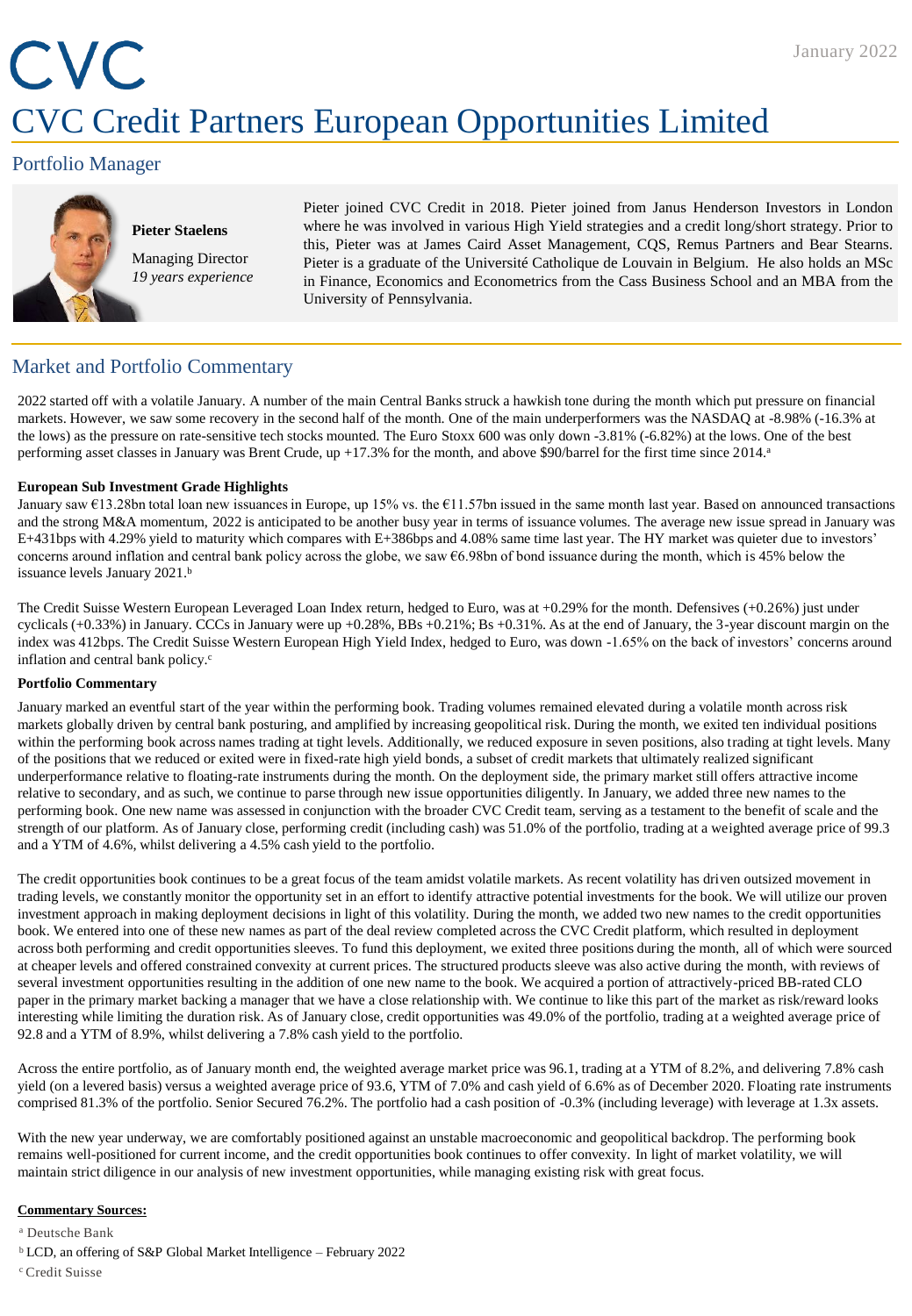# CVC

# CVC Credit Partners European Opportunities Limited

# Investment Vehicle Portfolio Statistics as at 31 January 2022<sup>5</sup>

| Top 5 Issuers                |                                                                     |                                        |            |                     |       |
|------------------------------|---------------------------------------------------------------------|----------------------------------------|------------|---------------------|-------|
| <b>Issuer</b>                | % of Gross Assets                                                   | <b>Industry</b>                        |            | Country             |       |
| Doncasters                   | 5.5%                                                                | Diversified/Conglomerate Manufacturing |            | United Kingdom      |       |
| Colouroz                     | 3.8%                                                                | Chemicals, Plastics and Rubber         |            | Germany             |       |
| Civica                       | 3.4%                                                                | Electronics                            |            | United Kingdom      |       |
| Wella                        | 2.4%                                                                | Cosmetics / Toiletries                 |            | Luxembourg          |       |
| Douglas                      | 2.4%                                                                | Retail                                 |            | Germany             |       |
| <b>Industry Exposure</b>     | MV(%)                                                               | <b>Currency Exposure</b>               | MV(%)      | RepRisk ESG Rating7 | MV(%) |
|                              | Healthcare & Pharmaceuticals<br>Chemicals, Plastics and Rubber      |                                        |            | <b>AAA</b>          | 25.2% |
| 15%<br>20%                   | Hotels, Motels, Inns and Gaming<br>Diversified/Conglomerate         |                                        |            | AA                  | 39.9% |
| 10%                          | Manufacturing<br>Business Services<br><b>Electronics</b><br>Finance | 23%                                    | EUR        | A                   | 23.6% |
| 3%<br>4%<br>7%<br>$A \cap I$ | Retail Stores<br>$\blacksquare$ Construction & Building             | 59%                                    | $\Box$ GBP | <b>BBB</b>          | 6.8%  |



 $\blacksquare$ UK  $\blacksquare$  U.S. Germany **France** ■Netherlands **Luxembourg** ■Other





4% 2%

59%

| MV (%)                                        | RepRisk ESG Rating <sup>7</sup> | MV (%) |
|-----------------------------------------------|---------------------------------|--------|
|                                               | <b>AAA</b>                      | 25.2%  |
|                                               | AA                              | 39.9%  |
| ■EUR                                          | $\overline{A}$                  | 23.6%  |
| $\Box$ GBP<br>$\blacksquare$ USD              | <b>BBB</b>                      | 6.8%   |
|                                               | <b>BB</b>                       | 0.4%   |
|                                               | B                               | 0.0%   |
| MV (%)                                        | <b>CCC</b>                      | 0.0%   |
| Loans (1st Lien)                              | CC                              | 0.0%   |
| Senior Secured<br><b>Bonds</b>                | $\mathsf{C}$                    | 0.0%   |
| Loans (2nd Lien)<br>$\blacksquare$ Structured | D                               | 0.0%   |
| $\blacksquare$ Cash<br>$\blacksquare$ Other   | <b>NR</b>                       | 4.1%   |
|                                               | Total                           | 100.0% |

# Look Through Reporting6,8 as at 31 January 2022

14%

12%

6%

4%

12%

 $5\%$  5% 5%  $5\%$ 

| Rating      | Average Spread Duration <sup>9</sup> | MV(E)            | MV(%) |
|-------------|--------------------------------------|------------------|-------|
| BB          | 6.94                                 | 8.3 <sub>m</sub> | 2%    |
| B           | 4.26                                 | 255.6m           | 67%   |
| CCC         | 2.62                                 | 84.6m            | 22%   |
| NR.         | 4.36                                 | 31.2m            | 8%    |
|             | <b>Interest Rate Exposure</b>        |                  |       |
| <b>Type</b> | <b>Duration</b>                      | MV(E)            | MV(%) |
| Floating    | 0.20                                 | 308.9m           | 81%   |
| Fixed       | 3.36                                 | 65.3m            | 17%   |
| Warrants    | 0.00                                 | 5.5m             | $1\%$ |

| <b>FX</b> Exposure |        |       |
|--------------------|--------|-------|
| Currency           | MV(E)  | MV(%) |
| <b>EUR</b>         | 223.3m | 59%   |
| <b>GBP</b>         | 67.8m  | 18%   |
| USD                | 88.6m  | 23%   |

#### **Notes & Assumptions:**

- The sum of the market values may be larger than the NAV due to the effect of the investment vehicle leverage facility
- All duration and yield calculations are based on assets outstanding to maturity (no call or amortisation assumptions)
- Duration is calculated using the DURATION function in Excel, and includes approximations for interest rate duration for floating rate assets
- Rating is based on the average corporate rating from S&P and Moody's
- Certain assets such as CLO equity tranches are assumed to have zero spread and interest rate duration
- The duration for non-equity CLO tranches is based on a WAL of 5 years after the end of the reinvestment period

*Note: Amounts may not add up to 100% due to rounding.*